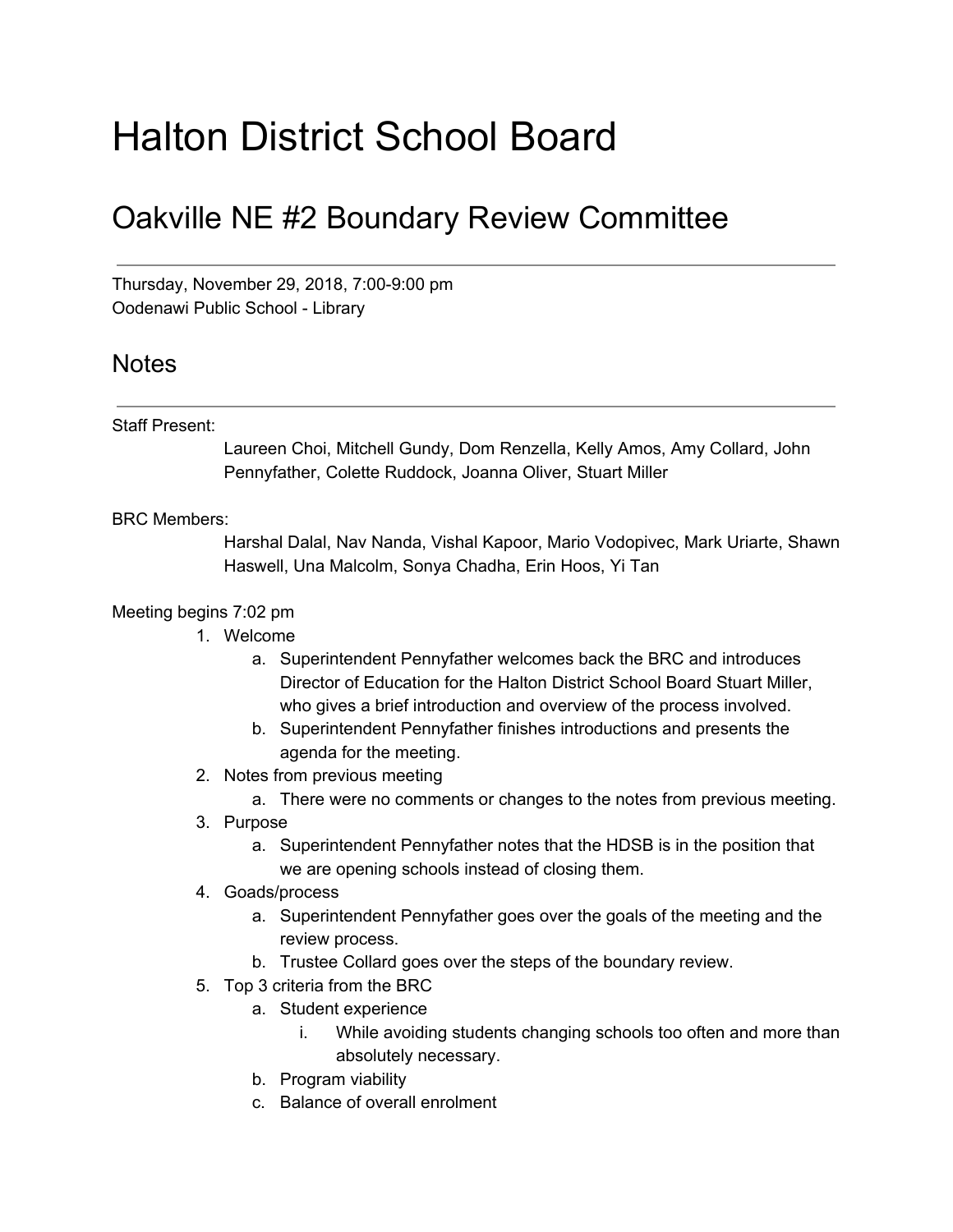- 6. Overpopulated schools
	- a. John goes over the issues of running a over populated school. The challenges that it creates for the students and staff at the school.
	- b. The BRC mention that student experience was keeping in mind that they may change schools.
- 7. BRC questions
	- a. How is portable capacity determined?
		- i. It depends on the facility limitations and site.
	- b. At what point can we say no more kids at a school?
		- i. Colette says the total capacity is based on 23 students in each
			- class. River Oaks is approaching that and is being discussed.
- 8. New scenarios
	- a. Based off concerns, suggestions and discussions. 3 new scenarios were made.
	- b. Scenario 9
		- i. Similar to scenario 4.
		- ii. Oakville NE #2 would be a dual track along with Oodenawi.
		- iii. Only difference is the French Immersion boundary in the pocket at Trafalgar and Dundas.
		- iv. Sunningdale is a holding school outside of Munn's.
		- v. The "Dip" is sent too Sunningdale
		- vi. Christian college triangle is going to River Oaks and Sunningdale
		- vii. If the students in grade 8 have younger siblings they will stay at the school for that one year but are forced to leave once older sibling graduates.
	- c. Scenario 10
		- i. Similar to scenario 5 with Oodenawi.
		- ii. Post's Corners is holding.
		- iii. The high Oodenawi numbers are addressed in this scenario.
		- iv. Similar to similar 9 if you are a grade 8, your younger sibling stays at the school for that one year.
	- d. Scenario 11
		- i. Viability in the French Immersion program is addressed.
		- ii. The new school opens as an english only school with the French Immersion students going to Sunningdale.
		- iii. Students that stay in French at Oodenawi are grades 6, 7, 8 with the younger grades being moved to Sunningdale.
		- iv. Younger siblings of the french 6, 7, 8 stay at the school again until the older sibling graduates.
		- v. The French Immersion students are going into very vibrant french schools.
	- e. The BRC break for discussion 7:45
	- f. The BRC comes back from discussion 8:30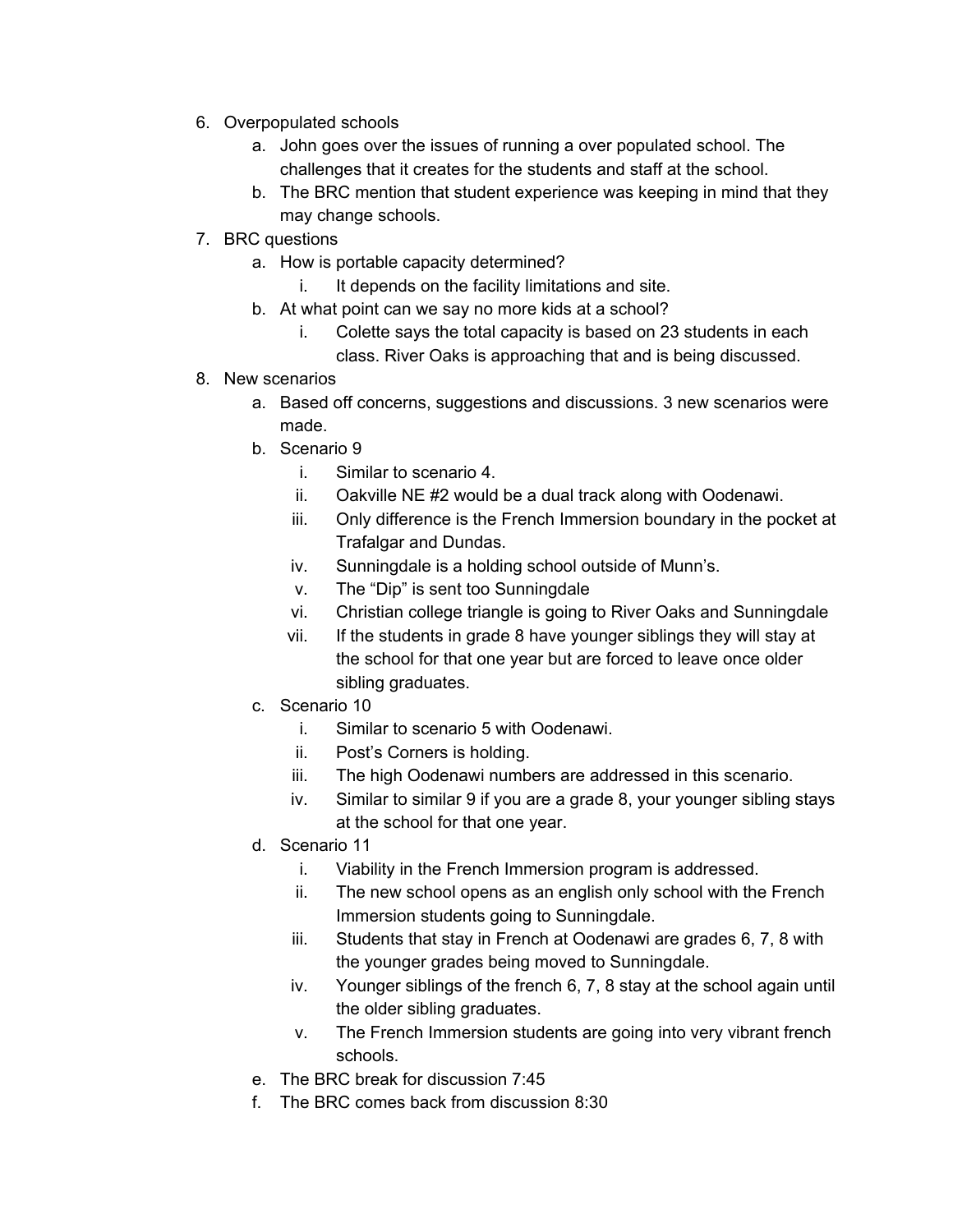- g. Scenario discussion
	- i. Scenario 9
		- 1. Balance looks better than in previous scenarios.
		- 2. Concerned with River Oaks numbers.
		- 3. Suggestion to change english boundary north east of Trafalgar and Dundas. Move only english program to the new school from Dundas to Bunanthorp
			- a. However this may overload the new school.
		- 4. Another suggestion is to move French Immersion, and make the program viable by moving the entire area by Trafalgar and Dundas to the new school.
		- 5. Possibly make Oodenawi single track with the french going to Sunningdale and the "pocket" FI goes to the new school.
	- ii. Scenario 10
		- 1. The BRC does not think this scenario works at the moment.
	- iii. Scenario 11
		- 1. Oodenawi doesn't agree with the shrinking boundary.
		- 2. Scenario 11 can work with grandfathering.
			- a. Superintendent Ruddock adds that grandfathering can be added into any scenario, we need to focus on the boundary portion.
		- 3. Suggestion that the Trafalgar and 8th Line "pocket" could go to Oodenawi.
		- 4. Post's Corners doesn't like Senario 11 as it is too full.
		- 5. Suggestion to bring the scenarios back with a to be determined area.
			- a. Post corners numbers will look exactly like scenario  $\mathbf{Q}$
	- iv. BRC other comments
		- 1. If Oodenawi is still at 1100 students the boundary review hasn't achieved it goal.
		- 2. Oodenawi single track would be viable.
			- a. Sunningdale for FI could work
		- 3. Above 5 portables at a school gets difficult to schedule.
		- 4. Colette says the NE corner will be included in steering committee discussion.
- 9. Next meeting
	- a. We need to have 4 scenario to present to the public for the meeting.
	- b. New scenarios will be uploaded as soon as possible.
	- c. The steering committee will be hosting the public meeting.
		- i. The public's feedback will be gathered through online feedback.
- 10. Meeting ends